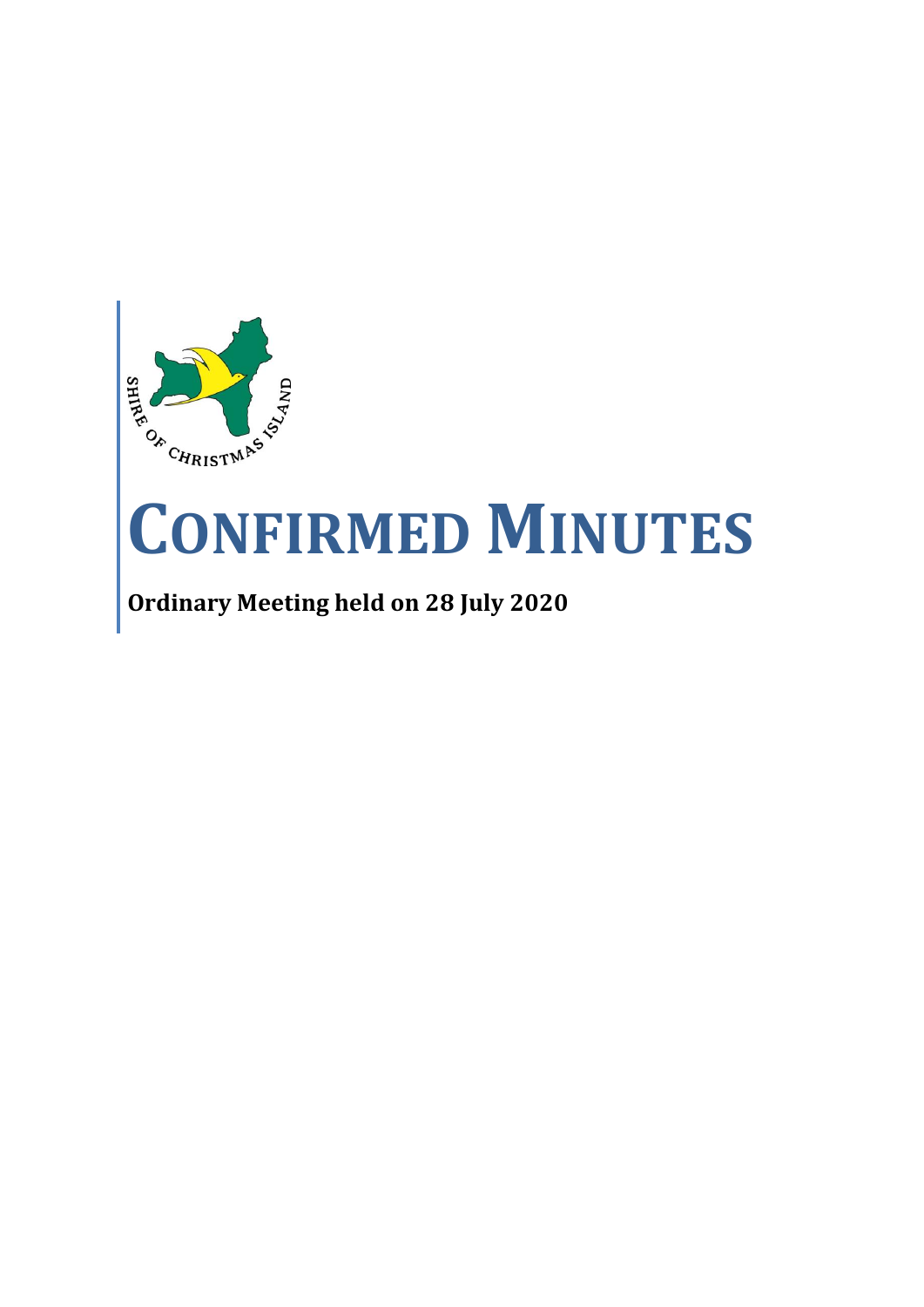

#### **SHIRE OF CHRISTMAS ISLAND MEETING MINUTES CERTIFICATION**

#### **Minutes of the Ordinary meeting of the Shire of Christmas Island Council held at the George Fam Chambers at 7.00pm on Tuesday 28 July 2020**

# **TABLE OF CONTENTS**

| <b>Agenda</b><br>No. | <b>Item</b>                                                                                                                                                                                                                                 | Page |
|----------------------|---------------------------------------------------------------------------------------------------------------------------------------------------------------------------------------------------------------------------------------------|------|
|                      | <b>DECLARATION OF OPENING/ANNOUNCEMENT OF VISITORS</b>                                                                                                                                                                                      | 1    |
| 1                    | SHIRE PRESIDENT DECLARED THE MEETING OPEN AT 7.00 PM<br>1.1                                                                                                                                                                                 |      |
|                      | RECORD OF ATTENDANCES/APOLOGIES/LEAVE OF ABSENCE GRANTED/DECLARATION OF<br>FINANCIAL/PROXIMITY & IMPARTIALITY INTERESTS                                                                                                                     |      |
| $\overline{2}$       | <b>RECORD OF ATTENDANCE</b><br>2.1                                                                                                                                                                                                          | 1    |
|                      | 2.2<br><b>LEAVE OF ABSENCE</b>                                                                                                                                                                                                              |      |
|                      | 2.3<br>APOLOGY                                                                                                                                                                                                                              |      |
|                      | 2.4<br>DECLARATION OF FINANCIAL/IMPARTIALITY/PROXIMITY INTEREST                                                                                                                                                                             |      |
|                      | <b>RESPONSE TO PREVIOUS PUBLIC QUESTION TAKEN ON NOTICE</b>                                                                                                                                                                                 |      |
| 3                    | 3.1<br><b>ASSISTANCE DOG</b>                                                                                                                                                                                                                | 1    |
|                      | 3.2<br><b>SMITH POINT TRAIL</b>                                                                                                                                                                                                             |      |
|                      | <b>PUBLIC QUESTION TIME</b>                                                                                                                                                                                                                 |      |
|                      | 4.1<br><b>TAMAN SWEETLAND TRAFFIC</b>                                                                                                                                                                                                       |      |
|                      | 4.2<br><b>TAMAN SWEETLAND BBQ</b>                                                                                                                                                                                                           |      |
| 4                    | 4.3<br>LILY BEACH IMPROVEMENTS                                                                                                                                                                                                              | 2    |
|                      | 4.4<br><b>GREEN WASTE DEBRIS BEHIND SUPERMARKET</b>                                                                                                                                                                                         |      |
|                      | 4.5<br><b>SCRAP METAL ON ISABEL BEACH</b>                                                                                                                                                                                                   |      |
| 5                    | <b>APPLICATION FOR LEAVE OF ABSENCE</b>                                                                                                                                                                                                     | 3    |
| 6                    | PETITIONS/DEPUTATIONS/PRESENTATIONS                                                                                                                                                                                                         | 3    |
| 7                    | CONFIRMATION OF MINUTES OF PREVIOUS MEETING(S)/BUSINESS ARISING FROM<br><b>PREVIOUS MEETINGS</b><br>MINUTES OF ORDINARY COUNCIL MEETING HELD ON 23 JUNE 2020<br>7.1<br>7.2<br><b>BUSINESS ARISING FROM THE MINUTES OF PREVIOUS MEETINGS</b> | 3    |
| 8                    | ANNOUNCEMENTS BY THE PRESIDING MEMBER WITHOUT DISCUSSION                                                                                                                                                                                    | 3    |
| 9                    | <b>COMMITTEE REPORTS</b>                                                                                                                                                                                                                    | 3    |
| 10                   | <b>OFFICER REPORTS</b>                                                                                                                                                                                                                      |      |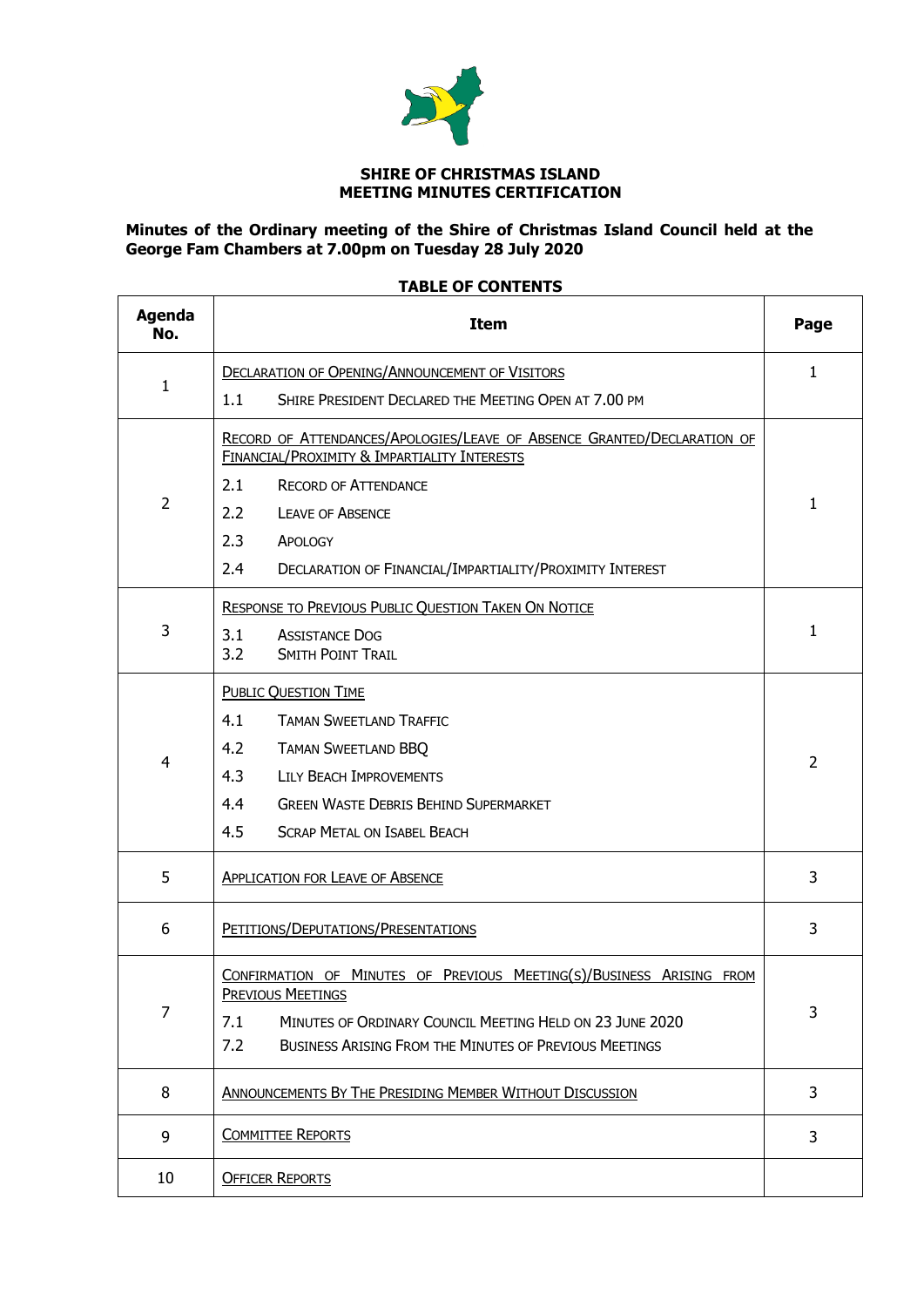| 10.1 | <b>CHIEF EXECUTIVE OFFICER</b><br>10.1.1 ANNUAL BUDGET 2020/21<br>10.1.2 COMMUNITY ASSISTANCE GRANTS                             | 3 |
|------|----------------------------------------------------------------------------------------------------------------------------------|---|
| 10.2 | <b>MANAGER FINANCE AND IT</b><br>10.2.1 SCHEDULE OF ACCOUNTS - JUNE 2020<br>10.2.2 OUTSTANDING RATES/DEBTORS REPORT 30 JUNE 2020 | 4 |
| 10.3 | <b>MANAGER COMMUNITY/RECREATION SERVICES &amp; TRAINING</b><br>10.3.1 SENIORS WEEK AMENDMENT 2020                                | 4 |
| 10.4 | <b>MANAGER WORK, SERVICES &amp; WASTE</b>                                                                                        | 4 |
| 10.5 | MANAGER GOVERNANCE, RESEARCH, POLICY AND GRANTS                                                                                  | 4 |
| 11   | ELECTED MEMBERS MOTIONS OF WHICH PREVIOUS NOTICE HAS BEEN GIVEN                                                                  | 4 |
| 12   | NEW BUSINESS OF AN URGENT NATURE INTRODUCED BY DECISION OF THE MEETING                                                           | 4 |
| 13   | <b>BEHIND CLOSED DOORS</b>                                                                                                       | 4 |
| 14   | <b>CLOSURE OF MEETING</b><br>THE SHIRE PRESIDENT CLOSED THE MEETING AT 7.35PM                                                    | 4 |
| 15   | DATE OF NEXT MEETING: 25 AUGUST 2020                                                                                             | 4 |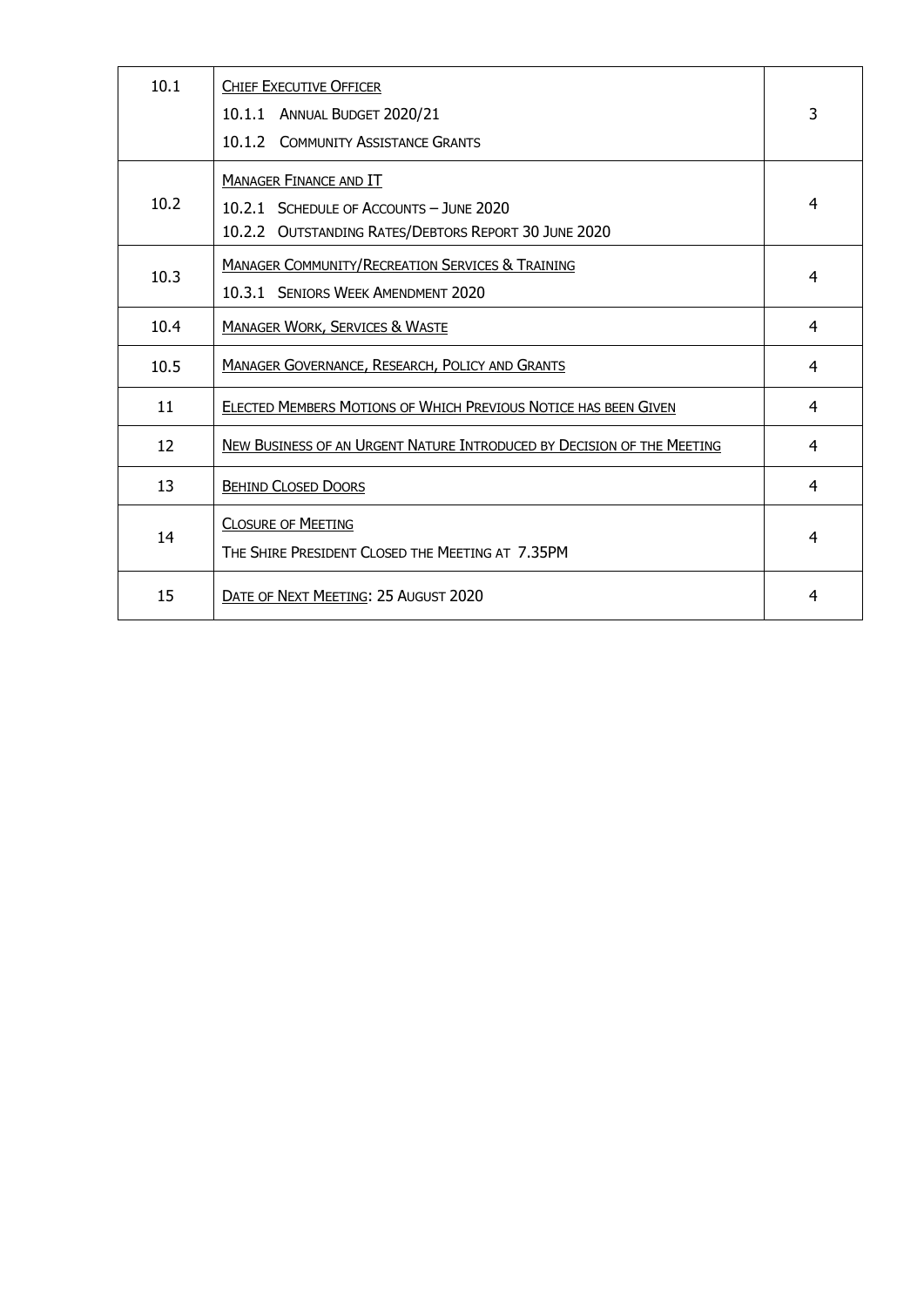

#### **CONFIRMED MINUTES**

**Ordinary Meeting of the Shire of Christmas Island held at the George Fam Chambers at 7.00pm on Tuesday 28 July 2020**

# <span id="page-3-0"></span>**1 DECLARATION OF OPENING/ANNOUNCEMENT OF VISITORS**

1.1 The Shire President declared the meeting open at 7.00pm.

#### <span id="page-3-1"></span>**2 RECORD OF ATTENDANCE/APOLOGIES/LEAVE OF ABSENCE/ DECLARATIONS OF FINANCIAL INTEREST**

2.1 Record of Attendance Deputy President Cr Kee Heng **FOO** Councillors Cr Philip **WOO**

Shire President **Canadian Critical Critical Critical Critical Critical Critical Critical Critical Critical Critical Orientation Critical Critical Critical Critical Critical Critical Orientation Critical Critical Critical C** Cr Hafiz **MASLI** Cr Morgan Boon Hwa **SOH** Cr Farzian **ZAINAL** Cr Azmi **YON** Cr Vincent Cheng-Siew **SAW**

Chief Executive Officer **David PRICE** Manager Finance and Admin So Hon **GAN** Manager Research,Policy,Governance & Grants/Minute Taker Chris **SU** Manager Community/Recreation Services **Community/Recreation Services** 

2.2 **Leave of Absence** Manager Works, Services & Waste Graeme **HEDDITCH** 

#### 2.3 **Apologies**

#### 2.4 **Declarations of Financial/Impartiality/Proximity Interest**

- 2.4.1 Cr YON declares an Impartiality interest for item 10.1.2 as a member of the Union of CI Workers and Malay Association of CI
- 2.4.2 Cr FOO declares an Impartiality interest for item 10.1.2 as a Temple Committee member and a member of the UCIW
- 2.4.3 Cr WOO declares an Impartiality interest for item 10.1.2 as a UCIW and Poon Saan Club member. Additional declaration that his son is a member of the CI Kung Fu Association
- 2.4.4 Cr MASLI declares an Impartiality interest for item 10.1.2 as a member of the Islamic Council of Christmas Island, MACI, UCIW, CI Neighbourhood Centre and Community Resource Centre
- 2.4.5 Cr THOMSON declares an Impartiality interest for item 10.1.2 as a UCIW General Secretary
- 2.4.6 Cr SAW declares an Impartiality interest for item 10.1.2 as a UCIW executive member

All the above declarations signed and filed with minutes.

# <span id="page-3-2"></span>**3 RESPONSE TO PREVIOUS PUBLIC QUESTIONS TAKEN ON NOTICE**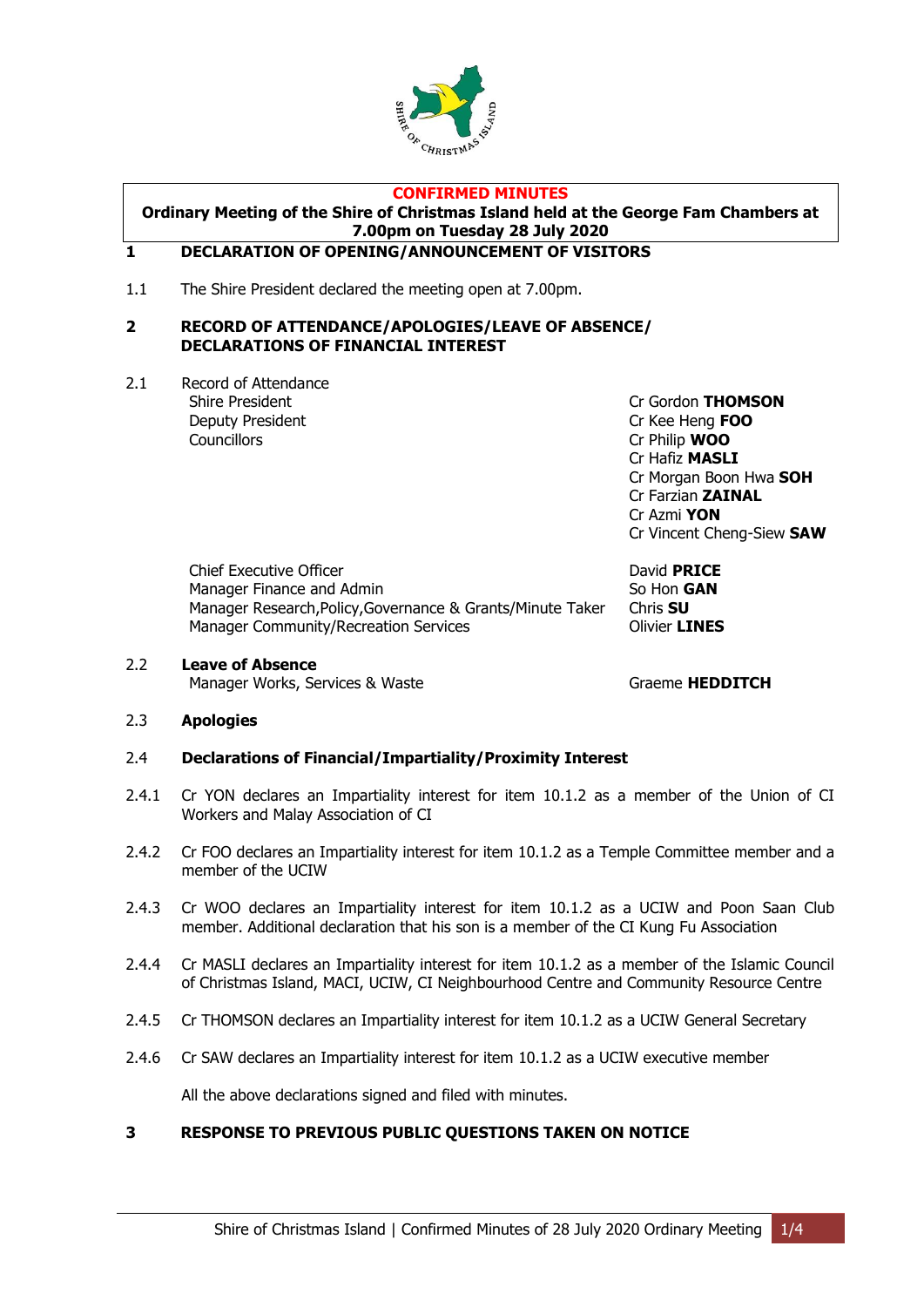- 3.1 Shire CEO refers to 4.2 of the June 2020 Council Meeting regarding clarification on the conditions applying to the assistance dog. Shire CEO reported that upon contacting the Administration he was re-directed to the Office of the Administrator as that was the body that provided the permissions and any applicable conditions. The Administrator was off island at the time and is presently in quarantine until Friday  $31<sup>st</sup>$  July. Shire CEO will contact the Office of the Administrator upon return of the Administrator.
- 3.2 Shire CEO refers to 4.5 of the June 2020 Council Meeting regarding the Smith Point Trail from Territory Day Park to Tai Jin House. Council has been successful in its application for a Local Roads and Community Infrastructure Grant 2020 and will be able to repair the Commonwealth's trail assets in coming months.

# <span id="page-4-0"></span>**4 PUBLIC QUESTION TIME**

4.1 Cr YON reports that residents have been complaining about speeding traffic in Taman Sweetland. Cr YON notes that cars park on the roadside at Taman Sweetland and the presence of many young families in the area. Cr ZAINAL informed the meeting that she had spoken to MWS Graeme HEDDITCH about the speeding traffic earlier; MWS planned on putting traffic counters in the area to document the speeds of vehicles in the area.

Cr ZAINAL requested to investigate the feasibility of a footpath along Taman Sweetland Crescent.

Shire CEO put that speeding drivers were an ordinary matter for police to enforce. Shires role could be to review speed limits in the area.

4.2 Cr YON asked if there was planning for a BBQ in the Taman Sweetland area.

CEO to follow up.

4.3 Cr YON raised the viability of a dedicated fire pit at Lily Beach. Recounts that residents who had gone camping in the area on the school holidays wished to start a small fire on the beach for toasting food. Discussion on fire signage at the island's beaches and the dangers to wildlife.

Cr ZAINAL raised that the gazebos at Lily Beach are deteriorating alongside the seating and table. Cr THOMSON recalls that they were last replaced five years ago; Council noted the damaging effects of the spray and wind in the area.

Cr ZAINAL asked if a rain shower installation could be installed in the area, similar to ones at other beaches?

Cr YON asked if lighting could be put in with a new gazebo?

Cr ZAINAL raised that some of the boardwalk planks were damaged and needed replacing.

Cr ZAINAL asked about the frequency of cleaning at Lily Beach toilets; Shire CEO said it was done once a week.

4.4 Cr ZAINAL raised that with the clearing of the trees and scrub behind the supermarket, that some of the branches and debris had washed down to the footpath making it difficult to traverse.

Shire CEO to arrange for them to be cleared.

4.5 Cr ZAINAL referred to item 4.6 of the June Council Meeting regarding the metal scrap on Isabel Beach. Asked if the Shire could contact Administration about their plans to clean it up.

CEO to follow up.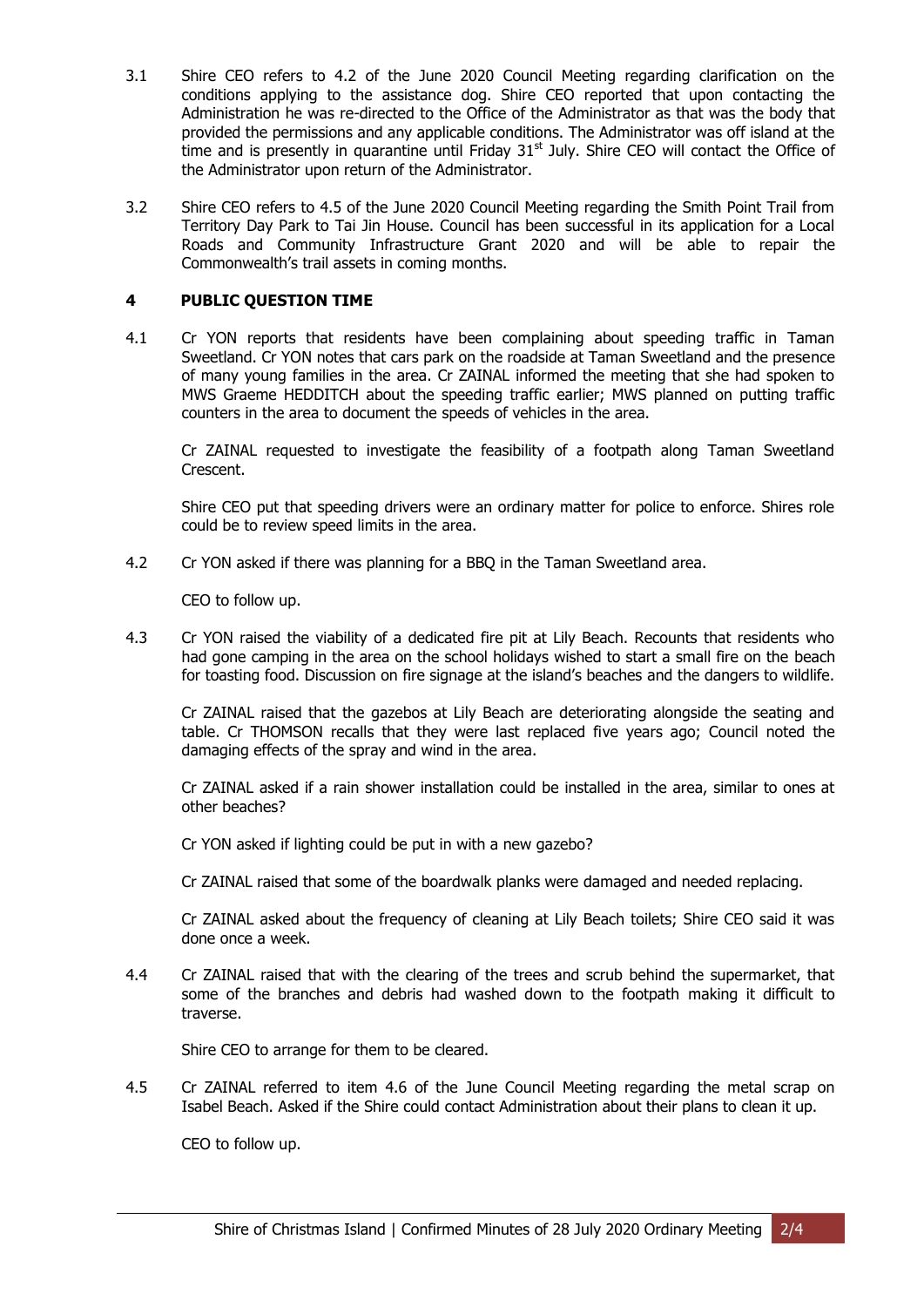# <span id="page-5-0"></span>**5 APPLICATIONS FOR LEAVE OF ABSENCE**

#### <span id="page-5-1"></span>**6 PETITIONS/DEPUTATIONS/PRESENTATIONS**

#### <span id="page-5-2"></span>**7 CONFIRMATION OF MINUTES OF PREVIOUS MEETINGS/BUSINESS ARISING FROM THE MINUTES OF PREVIOUS MEETINGS**

#### **7.1 Minutes of Ordinary Council Meeting held on 23 June 2020** Members considered the unconfirmed minutes.

| <b>Council Resolution</b> |                                                                                 |                         |          |       |
|---------------------------|---------------------------------------------------------------------------------|-------------------------|----------|-------|
| <b>Moved: Cr SAW</b>      |                                                                                 | <b>Seconded: Cr WOO</b> | Res. No: | 65/20 |
|                           | That Council adopt the unconfirmed minutes of the 23 June 2020 Council Meeting. |                         |          |       |
| <b>Carried:</b>           | 8/0                                                                             |                         |          |       |
|                           |                                                                                 |                         |          |       |

# **7.2 Business Arising from the Minutes of Previous Meetings**

#### <span id="page-5-3"></span>**8 ANNOUNCEMENTS BY PRESIDING MEMBER WITHOUT DISCUSSION**

# <span id="page-5-4"></span>**9 REPORTS OF COMMITTEES**

# **10 REPORTS OF OFFICERS**

#### <span id="page-5-5"></span>**10.1 Chief Executive Officer**

10.1.1 Annual Budget 2020/21

**Council Resolution**

# **Moved: Cr FOO Seconded: Cr YON Res. No: 66/20** 1. Council adopts the 2020/21 Annual Budget of the Shire of Christmas Island and Note 18 as presented to the Ordinary Council Meeting of the 28 July 2020. 2. A materiality level of plus/minus 10% or plus/minus \$10,000 (whichever is the greater) to define significant variance in budget estimates and monthly reports is endorsed. 3. Council adopts the accounting policies contained within the budget. 4. The Shire President/Deputy President and Councillors' allowances to be paid as follows: a) Pursuant to section 5.98 of the Local Government Act 1995, council adopts the following annual fees for payment of elected members in lieu of individual meeting attendance fees: Shire President \$25,342 Councillors \$16,367 b) Pursuant to section 5.98(5) of the Local Government Act 1995, council adopts the following annual local government allowance to be paid in addition to the annual meeting allowance: Shire President \$36,957 c) Pursuant to section 5.98A (1) of the Local Government Act 1995, council adopts the following annual local government allowance to be paid in addition of the annual meeting allowance (25%): Deputy President \$9,239.25 **Carried: 8/0**

10.1.2 Community Assistance Grants

| Council notes the Declarations made by Councillors at 2.4 of the meeting. |                  |          |       |  |  |
|---------------------------------------------------------------------------|------------------|----------|-------|--|--|
| Council Resolution                                                        |                  |          |       |  |  |
| Moved: Cr SAW                                                             | Seconded: Cr WOO | Res. No: | 67/20 |  |  |